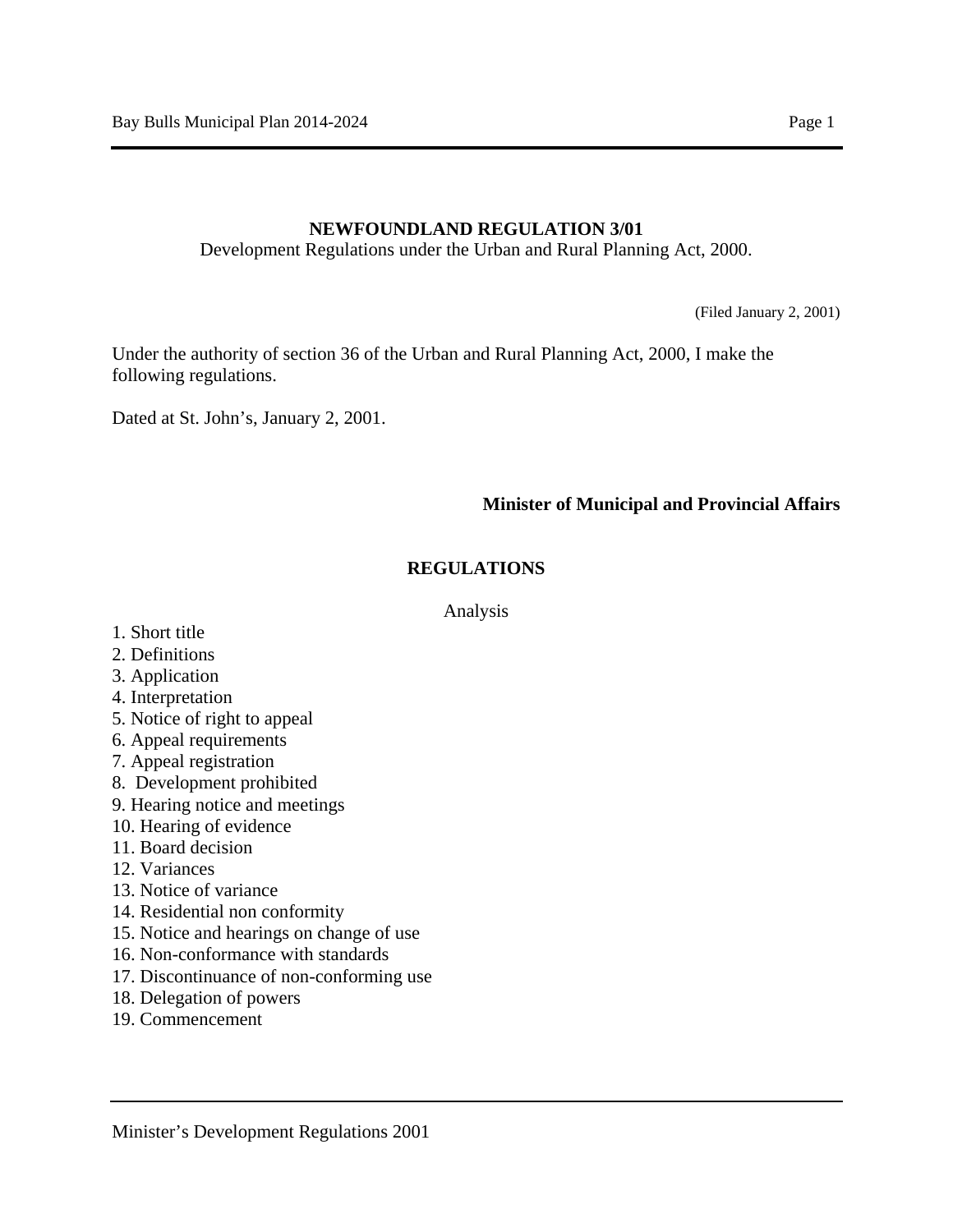### **1. Short title**

These regulations may be cited as the Development Regulations.

### **2. Definitions**

In these regulations,

- (a) "Act", unless the context indicate otherwise, means the Urban and Rural Planning Act, 2000;
- (b) "applicant" means a person who has applied to an authority for an approval or permit to carry out a development;
- (c) "authority" means a council, authorized administrator or regional authority; and
- (d) "development regulations" means these regulations and regulations and by-laws respecting development that have been enacted by the relevant authority.

### **3. Application**

- (1) These regulations shall be included in the development regulations of an authority and shall apply to all planning areas.
- (2) Where there is a conflict between these regulations and development regulations or other regulations of an authority, these regulations shall apply.
- (3) Where another Act of the province provides a right of appeal to the board, these regulations shall apply to that appeal.

### **4. Interpretation**

- (1) In development regulations and other regulations made with respect to a planning area the following terms shall have the meanings indicated in this section
	- (a) "access" means a way used or intended to be used by vehicles, pedestrians or animals in order to go from a street to adjacent or nearby land or to go from that land to the street;
	- (b) "accessory building" includes
		- (i) a detached subordinate building not used as a dwelling, located on the same lot as the main building to which it is an accessory and which has a use that is customarily incidental or complementary to the main use of the building or land,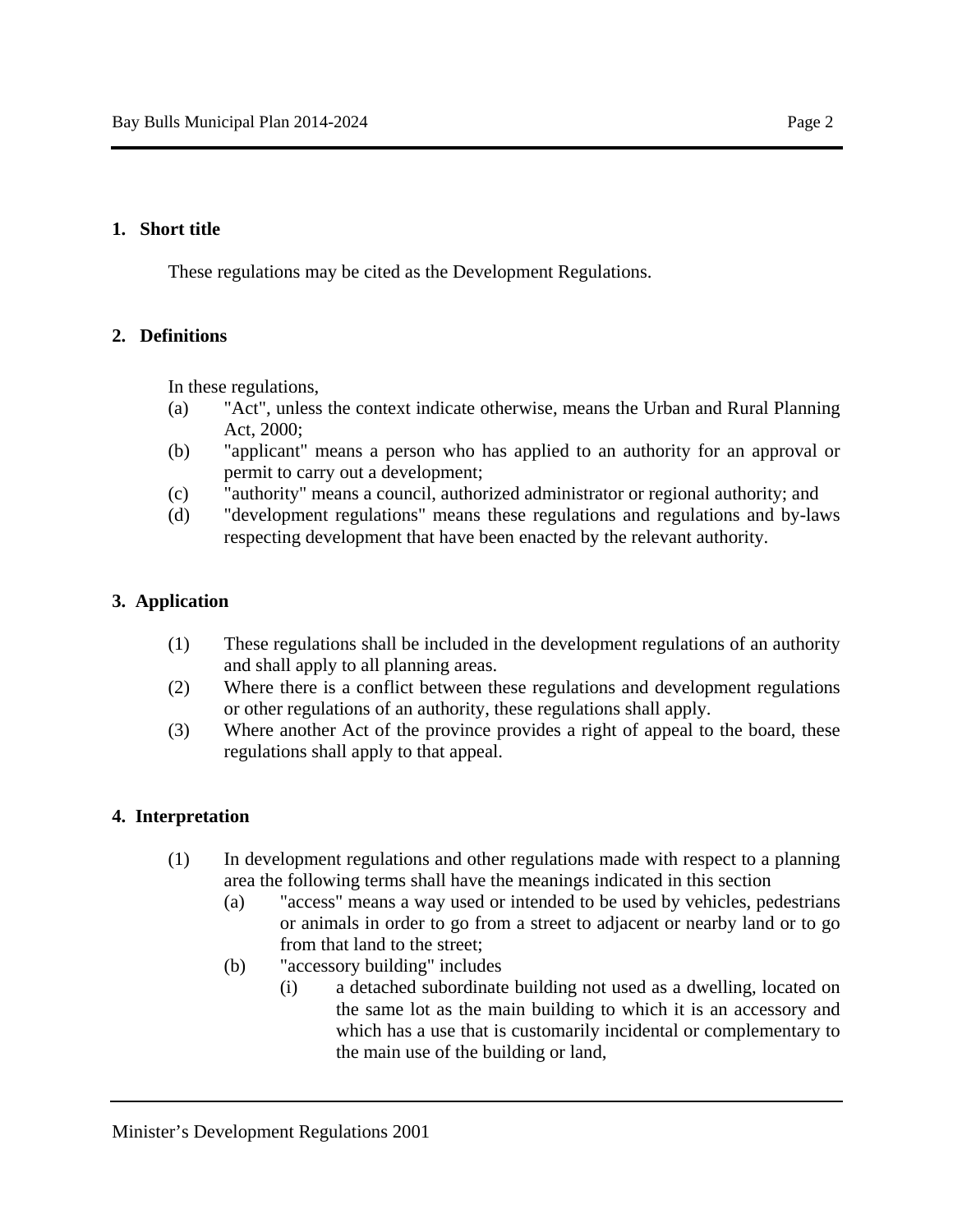- (ii) for residential uses, domestic garages, carports, ramps, sheds, swimming pools, greenhouses, cold frames, fuel sheds, vegetables storage cellars, shelters for domestic pets or radio and television antennae,
- (iii) for commercial uses, workshops or garages, and
- (iv) for industrial uses, garages, offices, raised ramps and docks;
- (c) "accessory use" means a use that is subsidiary to a permitted or discretionary use and that is customarily expected to occur with the permitted or discretionary use;
- (d) "building height" means the vertical distance, measured in metres from the established grade to the
	- (i) highest point of the roof surface of a flat roof,
	- (ii) deck line of a mansard roof, and
	- (iii) mean height level between the eave and the ridge of a gable, hip or gambrel roof, and in any case, a building height shall not include mechanical structure, smokestacks, steeples and purely ornamental structures above a roof;
- (e) "building line" means a line established by an authority that runs parallel to a street line and is set at the closest point to a street that a building may be placed;
- (f) "discretionary use" means a use that is listed within the discretionary use classes established in the use zone tables of an authority''s development regulations;
- (g) "established grade" means,
	- (i) where used in reference to a building, the average elevation of the finished surface of the ground where it meets the exterior or the front of that building exclusive of any artificial embankment or entrenchment, or
	- (ii) where used in reference to a structure that is not a building, the average elevation of the finished grade of the ground immediately surrounding the structure, exclusive of any artificial embankment or entrenchment;
- (h) "floor area" means the total area of all floors in a building measured to the outside face of exterior walls;
- (i) "frontage" means the horizontal distance between side lot lines measured at the building line;
- (j) "lot" means a plot, tract or parcel of land which can be considered as a unit of land for a particular use or building;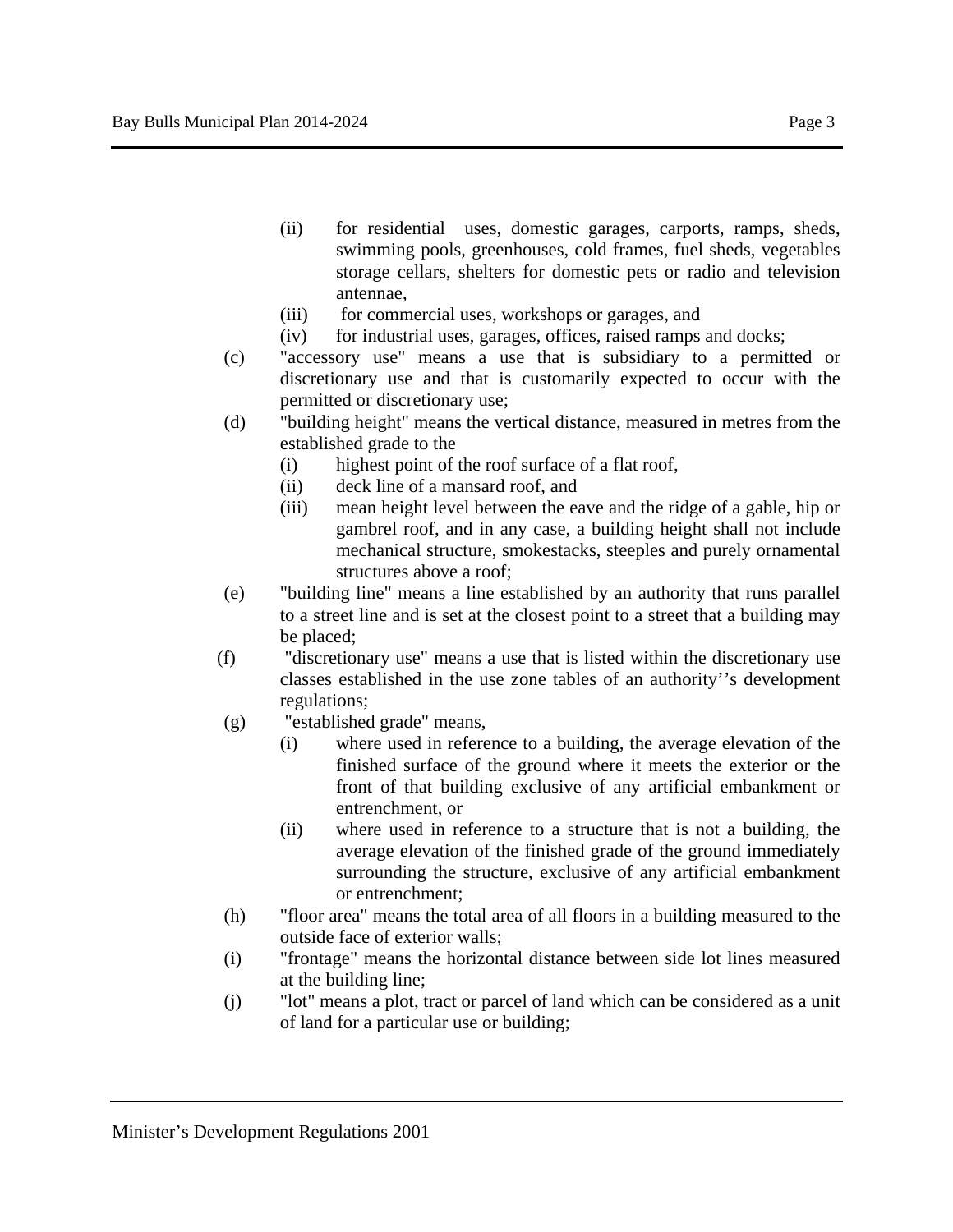- 
- (k) "lot area" means the total horizontal area within the lines of the lot; (l) "lot coverage" means the combined area of all building on a lot measured
- at the level of the lowest floor above the established grade and expressed as a percentage of the total area of the lot;
- (m) "non-conforming use" means a legally existing use that is not .listed as a permitted or discretionary use for the use zone in which it is located or which does not meet the development standards for that use zone;
- (n) "owner" means a person or an organization of persons owning or having the legal right to use the land under consideration;
- (o) "permitted use" means a use that is listed within the permitted use classes set out in the use zone tables of an authority''s development regulations;
- (p) "prohibited use" means a use that is not listed in a use zone within the permitted use classes or discretionary use classes or a use that an authority specifies as not permitted within a use zone;
- (q) "sign" means a word, letter, model, placard, board, device or representation, whether illuminated or not, in the nature of or employed wholly or in part for the purpose of advertisement, announcement or direction and excludes those things employed wholly as a memorial, advertisements of local government, utilities and boarding or similar structures used for the display of advertisements;
- (r) "rear yard depth" means the distance between the rear lot line and the rear wall of the main building on a lot;
- (s) "side yard depth" means the distance between the side lot line and the nearest side wall of a building on the lot;
- (t) "street" means a street, road, highway or other way designed for the passage of vehicles and pedestrians and which is accessible by fire department and other emergency vehicles;
- (u) "street line" means the edge of a street reservation as defined by the authority having jurisdiction;
- (v) "use" means a building or activity situated on a lot or a development permitted on a lot;
- (w) "use zone" or "zone" means an area of land including buildings and water designated on the zoning map to which the uses, standards and conditions of a particular use zone table apply;
- (x) "variance" means a departure, to a maximum of 10% from the yard, area, lot coverage, setback, size, height, frontage or any other numeric requirement of the applicable Use Zone Table of the authority''s regulations; and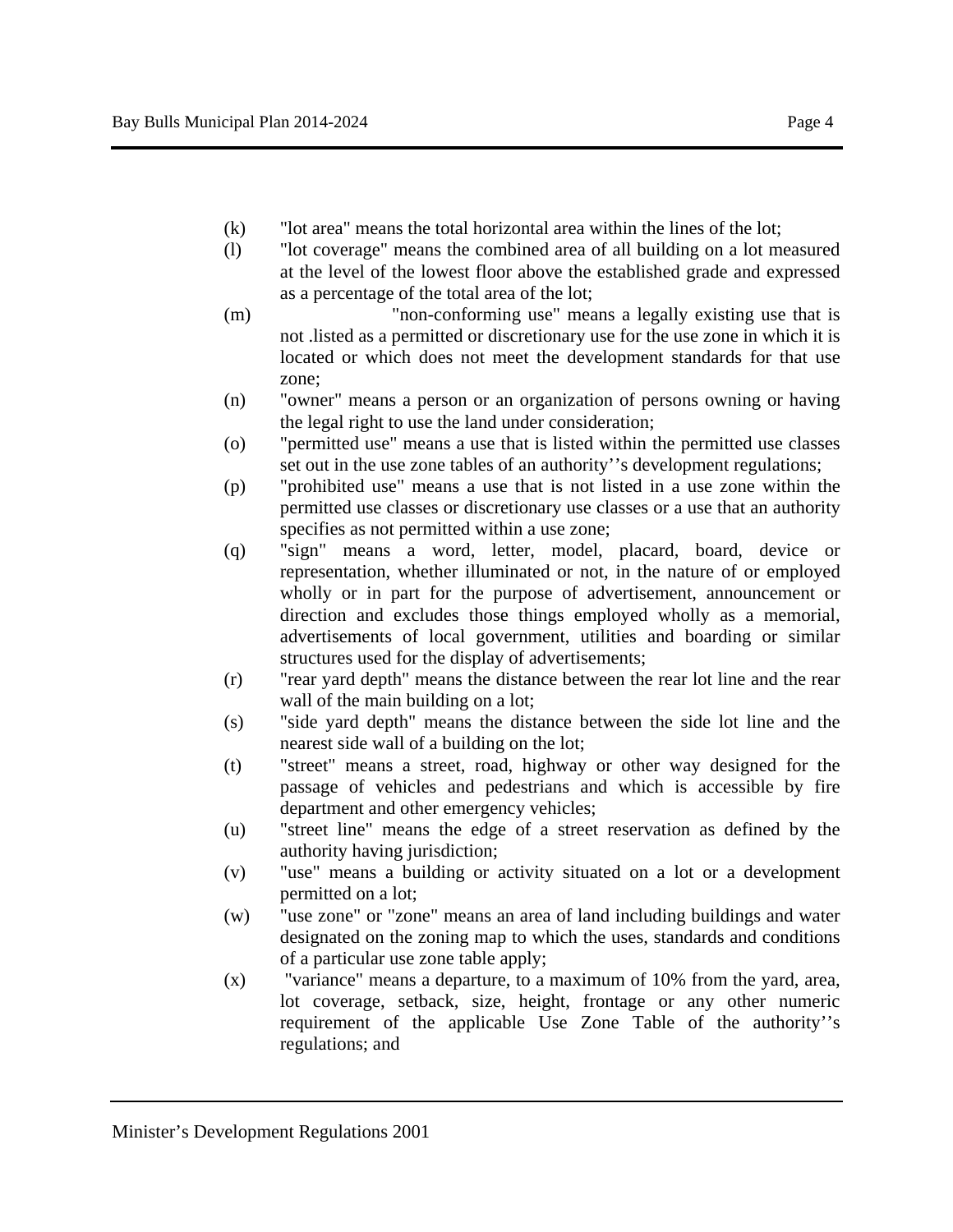- (y) "zoning map" means the map or maps attached to and forming a part of the authority''s regulations.
- (2) An authority may, in its discretion, determine the uses that may or may not be developed in a use zone and those uses shall be listed in the authority''s regulations as discretionary, permitted or prohibited uses for that area.

# **5. Notice of right to appeal**

Where an authority makes a decision that may be appealed under section 42 of the Act, that authority shall, in writing, at the time of making that decision, notify the person to whom the decision applies of the

- (y) person''s right to appeal the decision to the board;
- (b) time by which an appeal is to be made;
- (c) right of other interested persons to appeal the decision; and
- (d) manner of making an appeal and the address for the filing of the appeal.

### **6. Appeal requirements**

- (1) The secretary of the board at the Department of Municipal and Provincial Affairs, Main Floor, Confederation Building (West Block), P.O. Box 8700, St. John''s, Nfld., A1B 4J6 is the secretary to all boards in the province and an appeal filed with that secretary within the time period referred to in subsection 42(4) of the Act shall be considered to have been filed with the appropriate board.
- (2) Notwithstanding subsection (1), where the City of Corner Brook, City of Mount Pearl or City of St. John''s appoints an appeal board under subsection 40(2) of the Act, an appeal shall be filed with the secretary of that appointed board.
- (3) The fee required under section 44 of the Act shall be paid to the board that hears the decision being appealed by filing it with the secretary referred to in subsection (1) or (2) within the 14 days referred to in subsection 42(4) of the Act.
- (4) The board that hears the decision being appealed shall, subject to subsection 44(3) of the Act, retain the fee paid to the board.
- (5) Where an appeal of a decision and the required fee is not received by a board in accordance with this section and Part VI of the Act, the right to appeal that decision shall be considered to have been forfeited.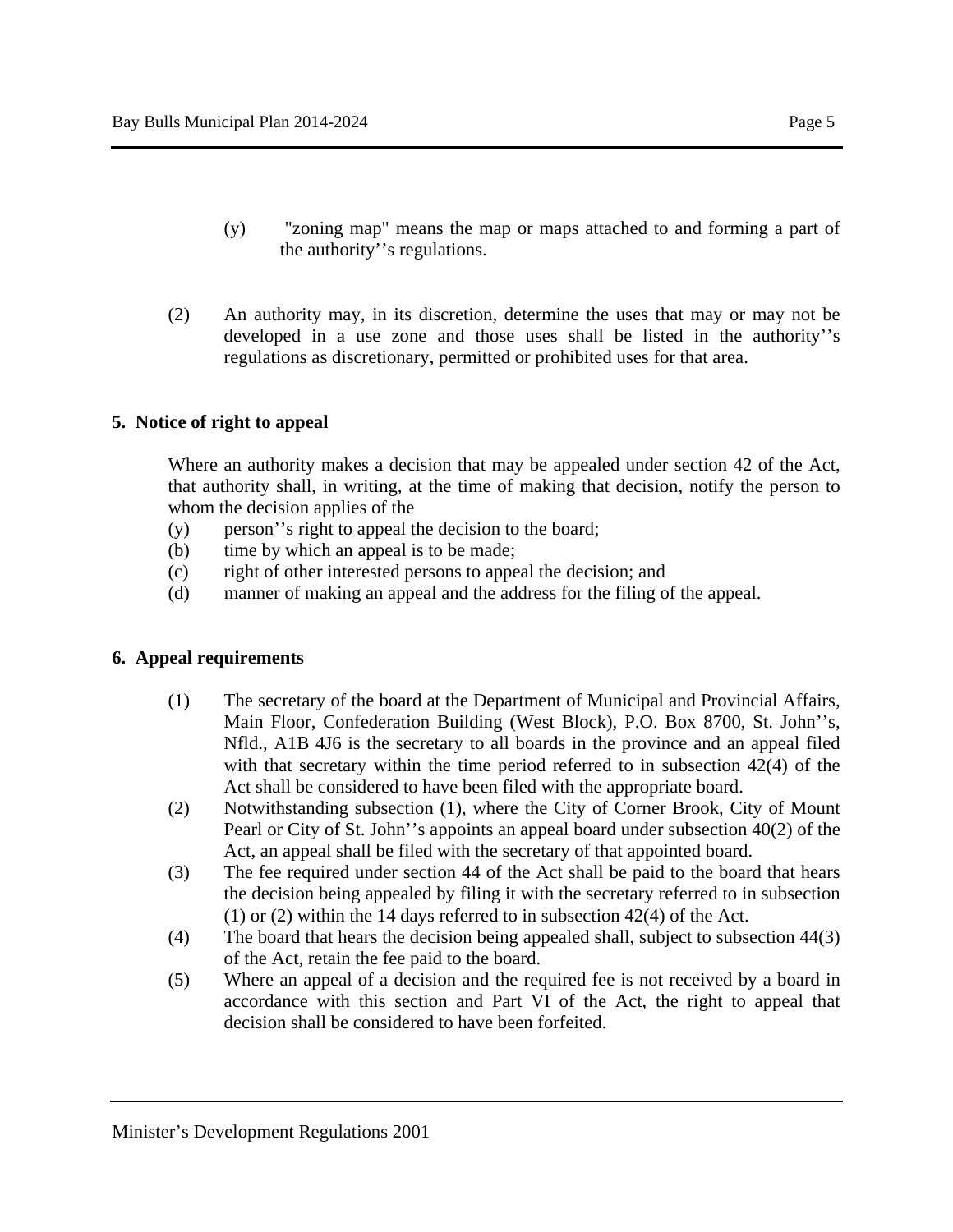### **7. Appeal registration**

- (1) Upon receipt of an appeal and fee as required under the Act and these regulations, the secretary of the board as referred to in subsections  $6(1)$  and  $(2)$ , shall immediately register the appeal.
- (2) Where an appeal has been registered the secretary of the board shall notify the appropriate authority of the appeal and shall provide to the authority a copy of the appeal and the documentation related to the appeal.
- (3) Where an authority has been notified of an appeal that authority shall forward to the appropriate board a copy of the application being appealed, all correspondence, council minutes, plans and other relevant information relating to the appeal including the names and addresses of the applicant and other interested persons of whom the authority has knowledge.
- (4) Upon receipt of the information under subsection (3), the secretary of the board shall publish in a newspaper circulated in the area of the appropriate authority, a notice that the appeal has been registered.
- (5) A notice published under subsection (4) shall be published not fewer than 2 weeks before the date upon which the appeal is to be heard by the board.

### **8. Development prohibited**

- (1) Immediately upon notice of the registration of an appeal the appropriate authority shall ensure that any development upon the property that is the subject of the appeal ceases.
- (2) Sections 102 and 104 of the Act apply to an authority acting under subsection (1).
- (3) Upon receipt of a notification of the registration of an appeal with respect to an order under section 102 of the Act, an authority shall not carry out work related to the matter being appealed.

### **9. Hearing notice and meetings**

- (1) A board shall notify the appellant, applicant, authority and other persons affected by the subject of an appeal of the date, time and place for the appeal not fewer than 7 days before the date scheduled for the hearing of the appeal.
- (2) A board may meet as often as is necessary to conduct its work in an expeditious manner.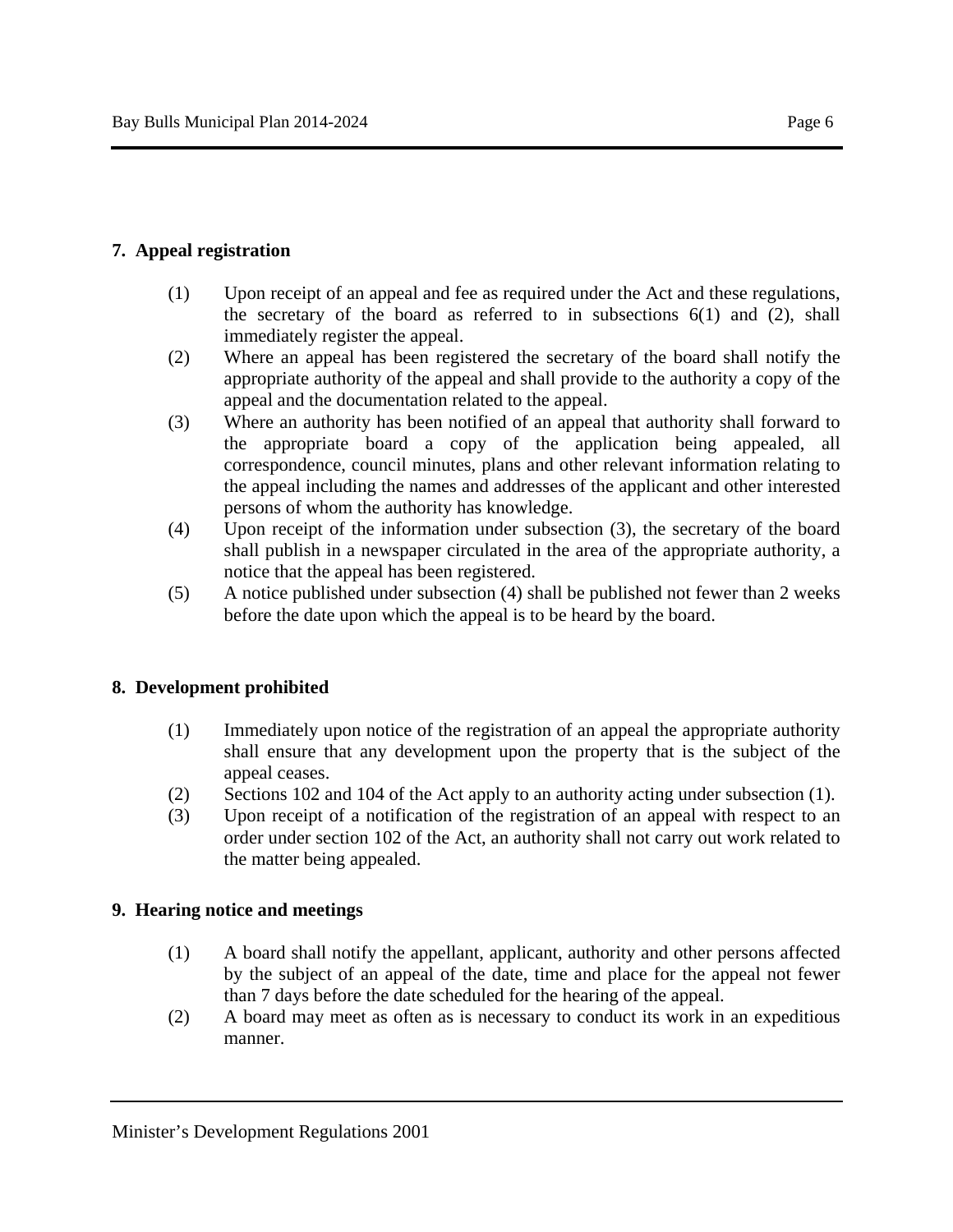- (1) A board shall meet at a place within the area under its jurisdiction and the appellant and other persons notified under subsection 9(1) or their representative may appear before the board and make representations with respect to the matter being appealed.
- (2) A board shall hear an appeal in accordance with section 43 of the Act and these regulations.
- (3) A written report submitted under subsection 43(2) of the Act respecting a visit to and viewing of a property shall be considered to have been provided in the same manner as evidence directly provided at the hearing of the board.
- (4) In the conduct of an appeal hearing, the board is not bound by the rules of evidence.

# **11. Board decision**

A decision of the board must comply with the plan, scheme or development regulations that apply to the matter that has been appealed to that board.

# **12. Variances**

- (1) Where an approval or permit cannot be given by an authority because a proposed development does not comply with development standards set out in development regulations, an authority may, in its discretion, vary the applicable development standards to a maximum of 10% if, in the authority''s opinion, compliance with the development standards would prejudice the proper development of the land, building or structure in question or would be contrary to public interest.
- (2) An authority shall not allow a variance from development standards set out in development regulations if that variance, when considered together with other variances made or to be made with respect to the same land, building or structure, would have a cumulative effect that is greater than a 10% variance even though the individual variances are separately no more than 10%.
- (3) An authority shall not permit a variance from development standards where the proposed development would increase the non conformity of an existing development.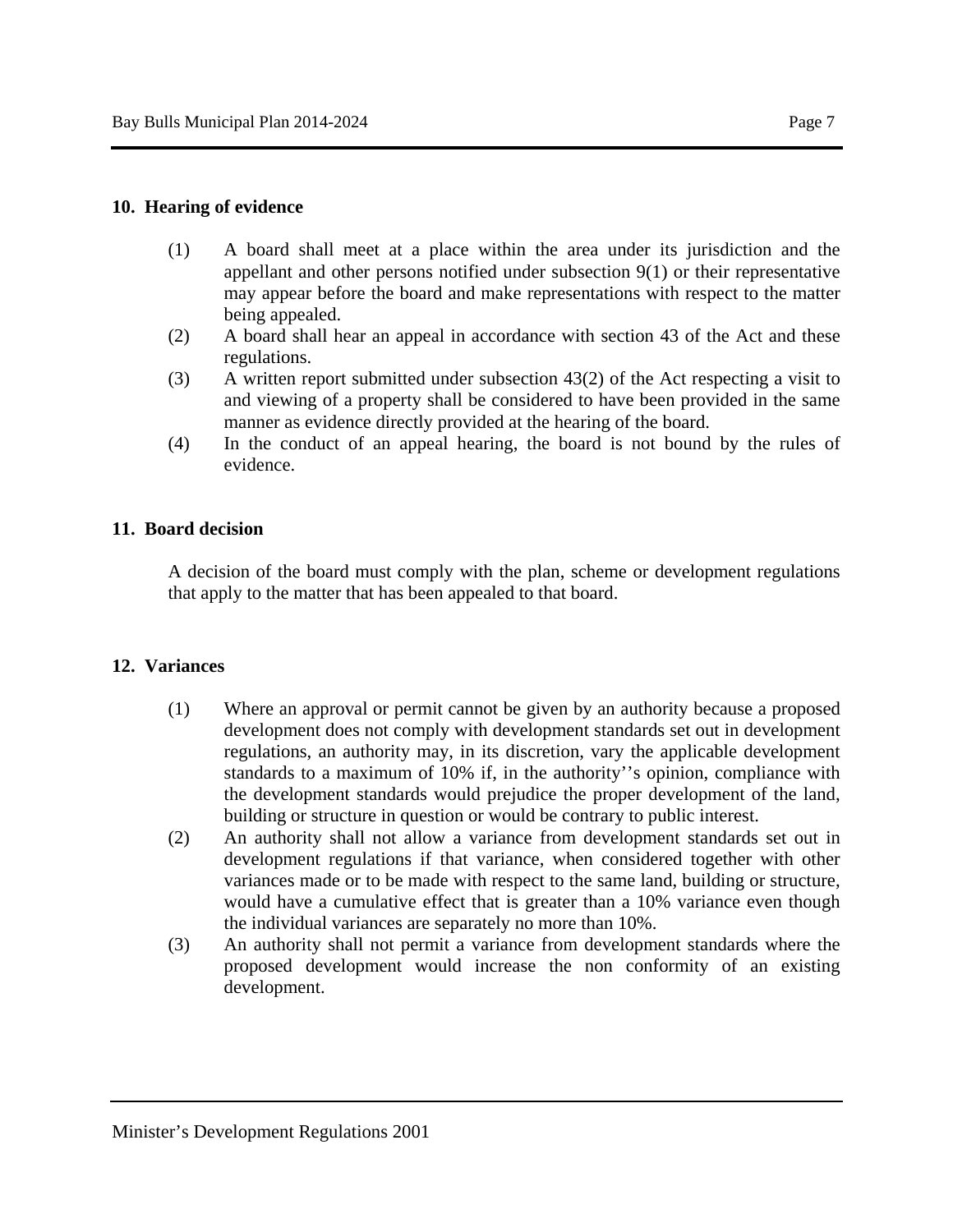Where an authority is to consider a proposed variance, that authority shall give written notice of the proposed variance from development standards to all persons whose land is in the immediate vicinity of the land that is the subject of the variance.

# **14. Residential non conformity**

A residential building or structure referred to in paragraph  $108(3)(g)$  of the Act must, where being repaired or rebuilt, be repaired or rebuilt in accordance with the plan and development regulations applicable to that building or structure.

### **15. Notice and hearings on change of use**

Where considering a non conforming building, structure or development under paragraph 108(3)(d) of the Act and before making a decision to vary an existing use of that nonconforming building, structure or development, an authority, at the applicant''s expense, shall publish a notice in a newspaper circulating in the area or by other means give public notice of an application to vary the existing use of a non-conforming building, structure or development and shall consider any representations or submissions received in response to that advertisement.

# **16. Non-conformance with standards**

Where a building, structure or development does not meet the development standards included in development regulations, the building, structure or development shall not be expanded if the expansion would increase the non-conformity and an expansion must comply with the development standards applicable to that building, structure or development.

# **17. Discontinuance of non-conforming use**

An authority may make development regulations providing for a greater period of time than is provided under subsection 108(2) of the Act with respect to the time by which a discontinued non-conforming use may resume operation.